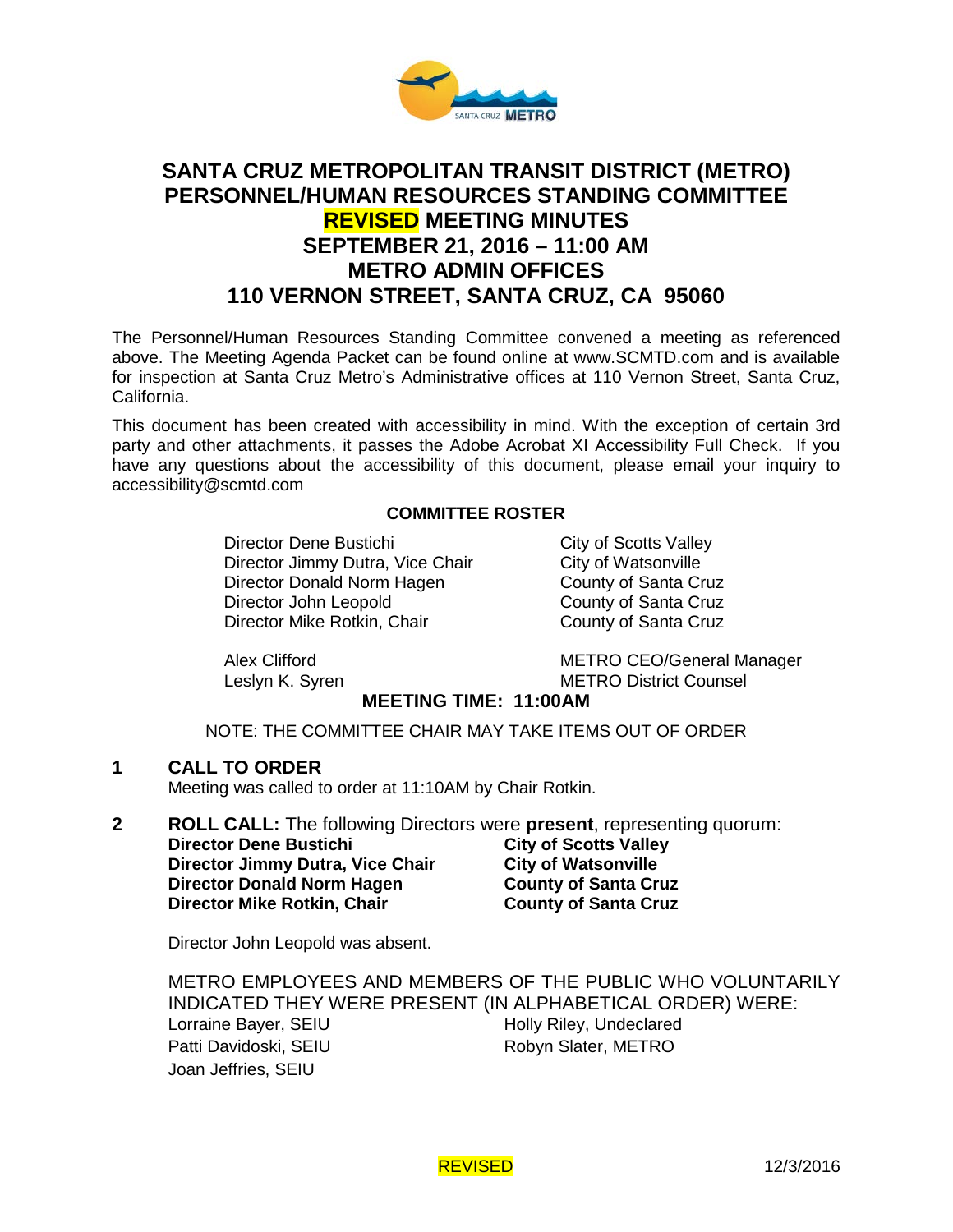

## **3 SELECT COMMITTEE CHAIR AND VICE CHAIR**

Board Chair Rotkin asked for volunteers to serve as Committee Chair and Committee Vice Chair. Hearing none, Director Bustichi nominated Director Dutra as Committee Chair and Director Hagen as Committee Vice Chair. Carried unanimously by all members present.

# **4 ADDITIONS OR DELETIONS FROM AGENDA / ADDITIONAL DOCUMENTATION TO SUPPORT EXISTING AGENDA ITEMS**

None.

# **5 COMMUNICATIONS TO THE PERSONNEL/HUMAN RESOURCES STANDING COMMITTEE**

Eduardo Montesino, representing bus operators and paratransit personnel, asked if the Committee would be conducting interviews before going to the Board as time is critical with both the General Counsel and Human Resources Manager position.

Board Chair Rotkin responded that Standing Committees were discussed at last year's Board offsite and it seemed important to have a structure and process in place for management reviews, etc. This Committee is being established for the long haul. They will not be stepping into items which are "already in the works" unless requested by METRO staff. This Committee cannot make final decisions, only recommendations to the METRO Board.

# **6 DEVELOPMENT OF BYLAWS FOR PERSONNEL/HUMAN RESOURCES COMMITTEE**

District Counsel Syren referred to the Capital Project Standing Committee meeting held on September  $20<sup>th</sup>$ , 2016 where the development of Bylaws was discussed and it was determined that the Standing Committees would abide by the existing METRO Board Bylaws. The Standing Committees will be subject to the Brown Act; i.e., notices, minutes taken and updates provided to the regular METRO Board meetings. It is her recommendation that this Committee do the same.

Board Chair Rotkin said he's thought of other responsibilities the Committee may undertake/include such as compensation studies, processes, etc. He would like to see a 'charge' developed for the Committee that would include items the Committee would like to see staff bring forward.

CEO Clifford said he would email the original Board report dated 8/26/16 to the Committee members which included a list of Committee responsibilities to refresh everyone's memory of the Committee's 'charge'. He since has been reminded that the Committee can also address items as requested by the Board.

District Counsel Syren provided the Committee members with a explanation of the differences between Ad Hoc and Standing committees. Board Chair Rotkin requested that this Committee send a recommendation to the Board in October in the form of a more detailed staff report regarding the creation of committees which would include the addition/modification CEO Clifford mentioned above.

CEO Clifford added that, as METRO moves forward with Standing Committees, a subject matter may arise that you determine is best always addressed in Committee prior to going to the full Board. This is helpful to METRO staff to keep on track and as a time saving mechanism.

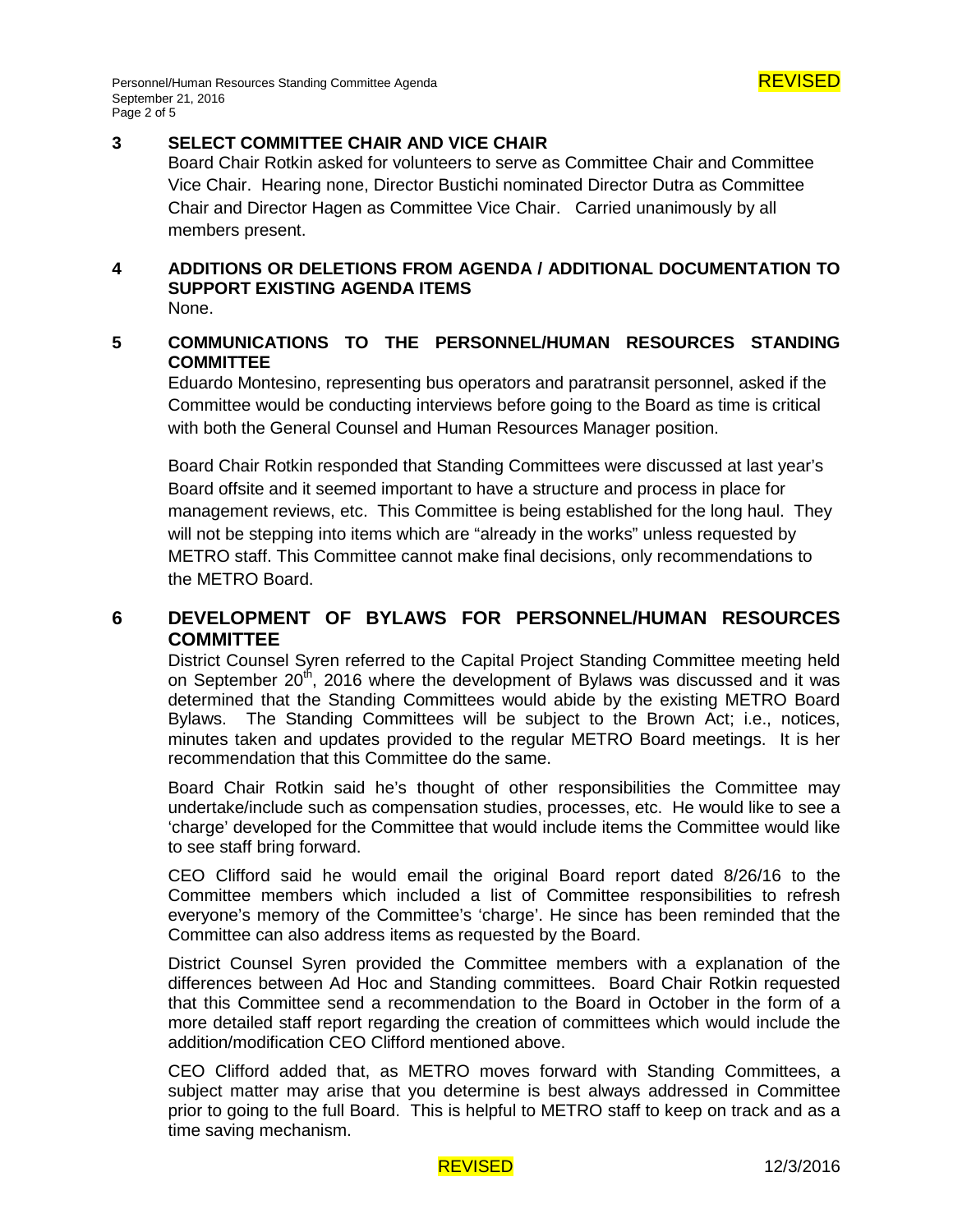

## **7 REVIEW OF CLASS & COMPENSATION STUDY SCOPE OF WORK**

Robyn Slater, Human Resources Manager, provided commentary to the materials provided in the agenda packet.

Board Chair Rotkin asked Ms. Slater for an explanation of the step structure.

Ms. Slater recommended METRO move away from the step structure to the industry standards, a "pay for performance" standard/process. Within certain parameters, an increase would come under the purview of the CEO/General Manager.

CEO Clifford noted this demonstrates the need to bring this to the Personnel/Human Resources Standing Committee; we need to determine METRO's philosophy to guide us through the process which affects an employee's pay.

Committee Chair Dutra asked if there are any positions which we are not filling, which are being held back.

Ms. Slater answered yes; we are making adjustments on an emergency basis. This will be a long process; she estimates six months to one year after the individual is hired.

Board Chair Rotkin asked if the SEIU agreements contain the opportunity for comparable studies.

Ms. Slater responded that all of the Union contracts contain an opportunity for an individual to request a reclass.

CEO Clifford reminded the assembly that today's objective is to agree on a Scope of Work for the consultant search.

Public comment:

Joan Jeffries, SEIU member, said the second sentence under Project Objective of the Management Classification and Compensation Study document was misleading. It reads, "Classification and wage surveys have been conducted as required by contractual language for unionized positions." SEIU members are concerned that the study will be conducted for management before union members. In the MOUs union members are allowed to request one group reclass per year. There are 18+ distinct groups/career ladders. Each year, we rotate among the different unions. All of this is to say, because nothing has been done in a comprehensive way, it's a time consuming process whenever HR receives a request. If METRO would consider completing both studies at the same time, it would boost the morale of all METRO employees.

Director Bustichi asked Ms. Jeffries if they would be willing to do a study for an entire group every "X" number of years rather than one per year; to replace the current bargaining agreement which allows one wage compensation study per year.

Ms. Jeffries responded that if a comprehensive study is done, there wouldn't be the need for language to allow for the one-offs. There are individual positions which don't fall within a group and can be requested as an individual reclass. Can we bring these outliers into a group for some sort of promotion?

Mr. Montesino, said Fixed Route does not have this latitude; this is only allowed when we negotiate. During negotiations, we reclassify every three years; but, no compensation study was done. As a small agency, everyone does multiple jobs; we are a driver/customer service agent. The SEIU positions are outdated. There is a need; but it's an agency-wide need.

CEO Clifford noted that the Board approved this to proceed in late 2014. The current contract has two sections: 1) Wage studies which can conduct three or they can chose a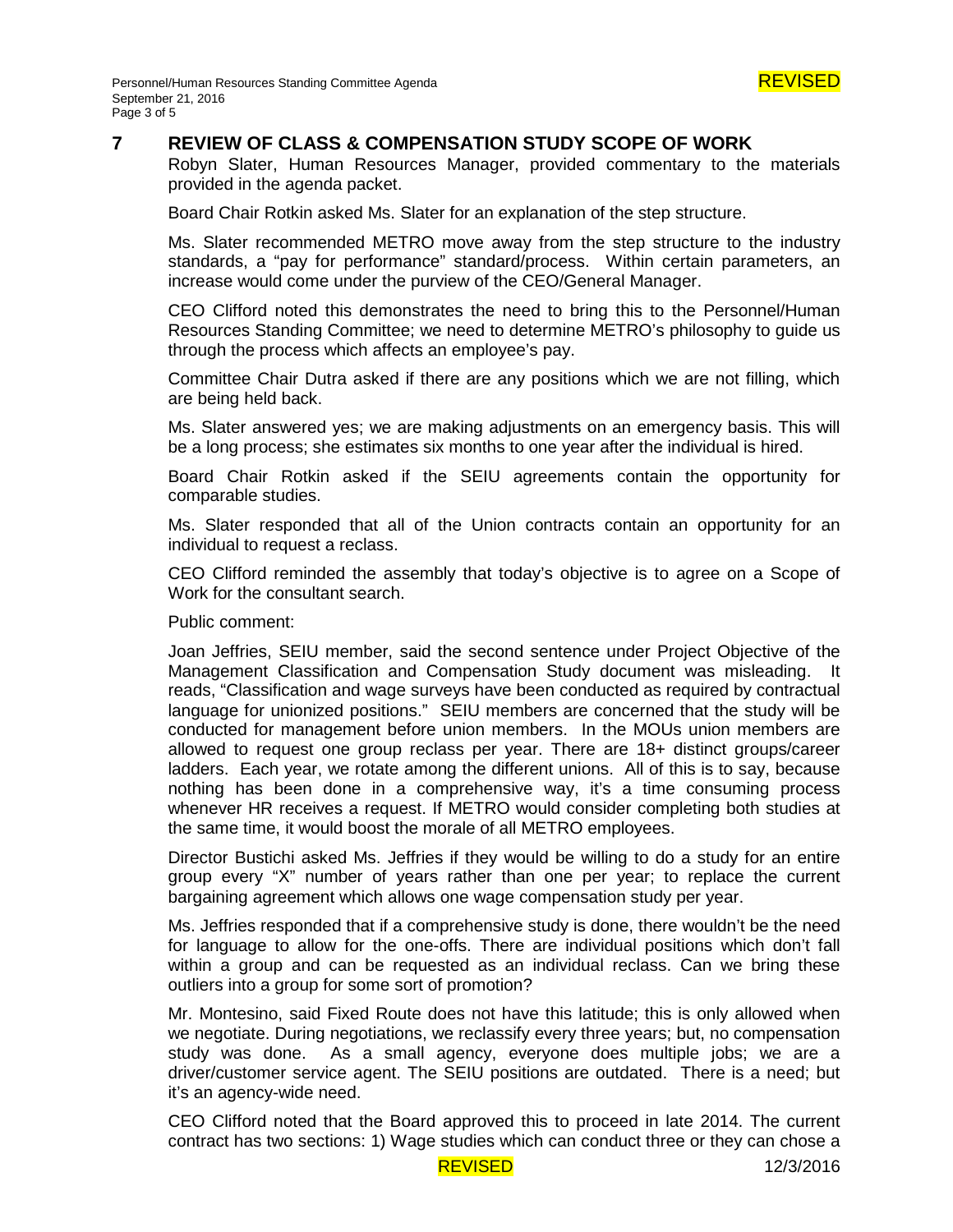group annually in December; and, 2) A section which deals with reclassifications in which they can choose three and one of the groups. These options are exercised on a regular basis and this results occasionally in a reclass and/or wage change in addition to the wage change on an annual basis. Numerous positions over the last 10 years have been reviewed; many with recommendations for pay increases. We are in the final stages of re-classing a group within the Finance Department; this will include wage and reclass recommendations which will be brought to the Board in October.

CEO Clifford distributed a document entitled, Classification Study, Reclassification of Comp Study (Salary Survey) June 2011 – December 2015, which outlines 10 years of reclass history. This has never been done for management. As annual wage and reclass adjustments are made, it creates compression and the delta that should occur between positions is eroded. CEO Clifford understands SEIU's concerns; their negotiations will come up soon.

Director Bustichi asked if it would be easier or harder if all bargaining units were to agree that everything be stricken and a compensation study completed every four years or so for every METRO employee.

CEO Clifford responded that it is a complex situation. The MOU language affects an annual individual approach.

District Counsel Syren added in most agencies, once a comprehensive class and comp study is completed; a moratorium is put upon the employees to be able to use what is in the contract for a set period of time. So there is some flexibility between maintaining what is in the contract and what Director Bustichi is suggesting.

Board Chair Rotkin wants to make it clear that it is their intention to identify their commitment to METRO and its employees: conduct the management study; to be followed immediately by a complete compensation study for the remainder of the employees as necessary. He has a sense that UTU is relatively well paid while SEIU is behind the market.

Committee Chair Dutra asked if SEIU is underpaid; has reclass kept salaries to standards and updating job descriptions? Is there something on the horizon we can do with SEIU? And, why do we continually update the job classifications?

CEO Clifford responded that these are the type of discussions we will have throughout the agency. A policy needs to be determined in both management and SEIU categories. Yes, as the union exercises the two MOU clauses, reclass has kept salaries to standards. We may begin the SEIU study before management is complete due to the timing of the expiration of their contract. CEO Clifford will advocate for a total compensation approach which SEIU has not allowed to date. This restricts us to past practice. When reclasses are conducted, which results in a new job description, we try to capture the correct job duties.

District Counsel Syren suggested that an option be added to the RFP the ability to study the SEIU positions. We would not have to utilize this option, but it may help in the procurement process. If a company is located which is a good fit, you would be able to transition into the second study.

**MOTION: APPROVE THE CLASS & COMPENSATION STUDY SCOPE OF WORK AND PROVIDE A RECOMMENDATION TO THE METRO BOARD WITH 2 CAVEATS: THE PACKAGE IS TOTAL COMPENSATION AND SEIU AGREES THAT THE STUDY WILL BE USED AS A BASIS FOR FUTURE NEGOTIATIONS.**

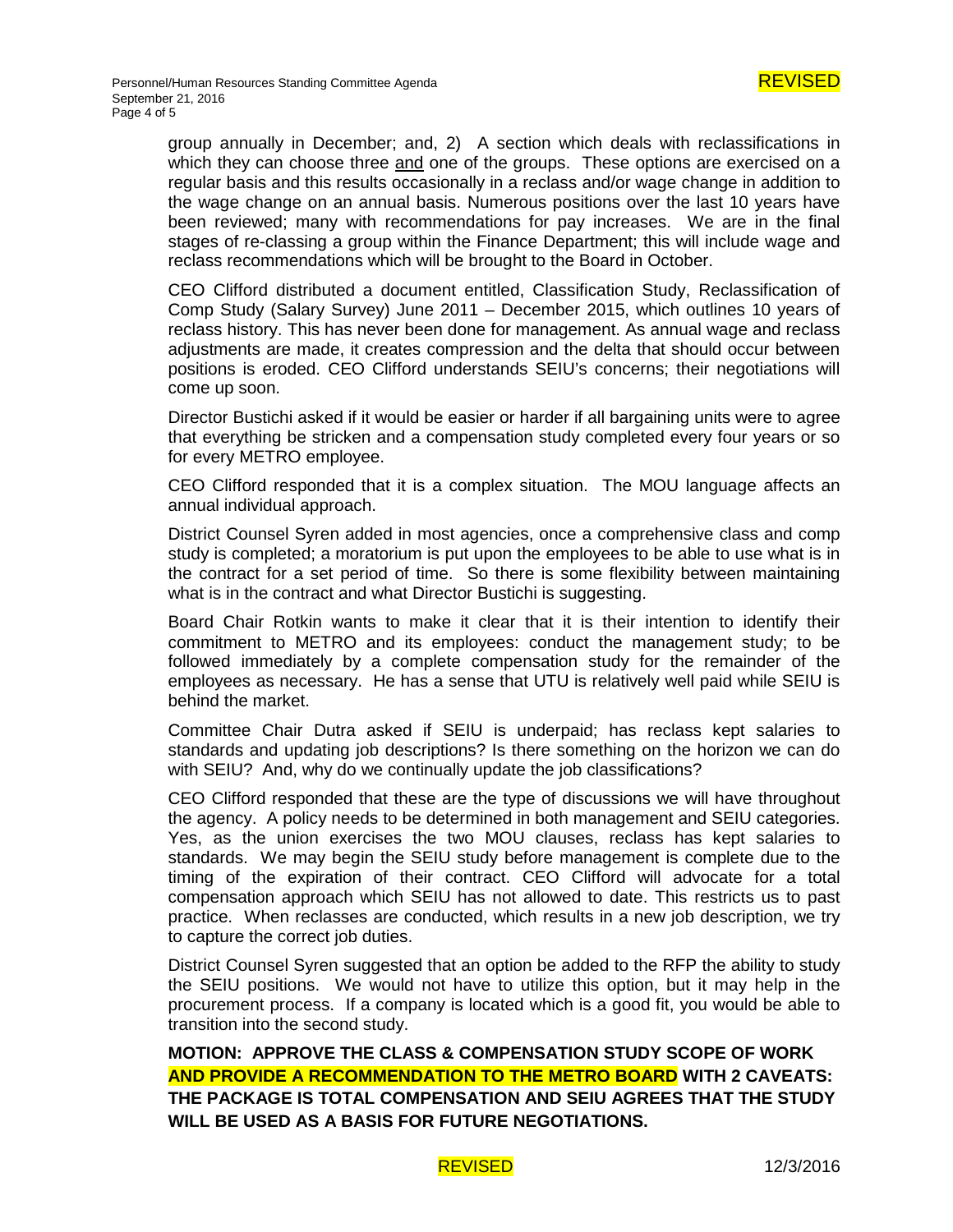# **MOTION: DIRECTOR BUSTICHI SECOND: COMMITTEE VICE CHAIR HAGEN MOTION CARRIED UNANIMOUSLY WITH DIRECTOR LEOPOLD ABSENT.**

Board Chair Rotkin cautioned the Committee cannot impose this upon the SEIU without consulting them. Director Bustichi clarified this is simply a recommendation to the Board to allow staff to move forward with the process in obtaining costs, timeframes, etc. and allow time for staff to discuss this with SEIU such that when and if the Board approves, we can move forward.

CEO Clifford clarified that the SEIU option would not be exercised until a later date and until the Board makes the decision to do so.

Ms. Jeffries said the MOU contains individual reclass options but is limited to those positions which do not fall within an existing ladder. The option for a wage study is near impossible if you have not had a recent reclass; it requires a recent job description. Reclass is the goal.

Board Chair Rotkin said the Board recognizes that positions need to be updated. Management has had no chance for reclass or rewriting of job descriptions. Moving ahead with a management compensation study does not mean they do not support the SEIU. He recognizes that our bus drivers/employees doe a very different job than elsewhere. SEIU is behind the market.

Mr. Montesino noted there is no mention of budget or cost for the study.

Board Chair Rotkin said costs will be received with the RFP responses.

Committee Chair Dutra asked how many bids were anticipated.

CEO Clifford said we anticipate at least two; probably more.

Director Bustichi suggested the RFP be in a format that would have two prices to trigger the next phase; this permits the ability to stop the process if it's not working out.

#### *Committee Vice Chair Hagen departed at 12:05PM.*

#### **8 ANNOUNCEMENT OF NEXT MEETING:**

Committee Chair Dutra announced the next meeting date will be determined.

## **9 ADJOURNMENT**

Committee Chair Dutra adjourned the meeting at 12:11PM.

Pursuant to Section 54954.2(a)(1) of the Government Code of the State of California, this agenda was posted at least 72 hours in advance of the scheduled meeting at a public place freely accessible to the public 24 hours a day. The agenda packet and materials related to an item on this Agenda submitted after distribution of the agenda packet are available for public inspection in the Santa Cruz METRO Administrative Office (110 Vernon Street, Santa Cruz) during normal business hours. Such documents are also available on the Santa Cruz METRO website at [www.scmtd.com](http://www.scmtd.com/) subject to staff's ability to post the document before the meeting.

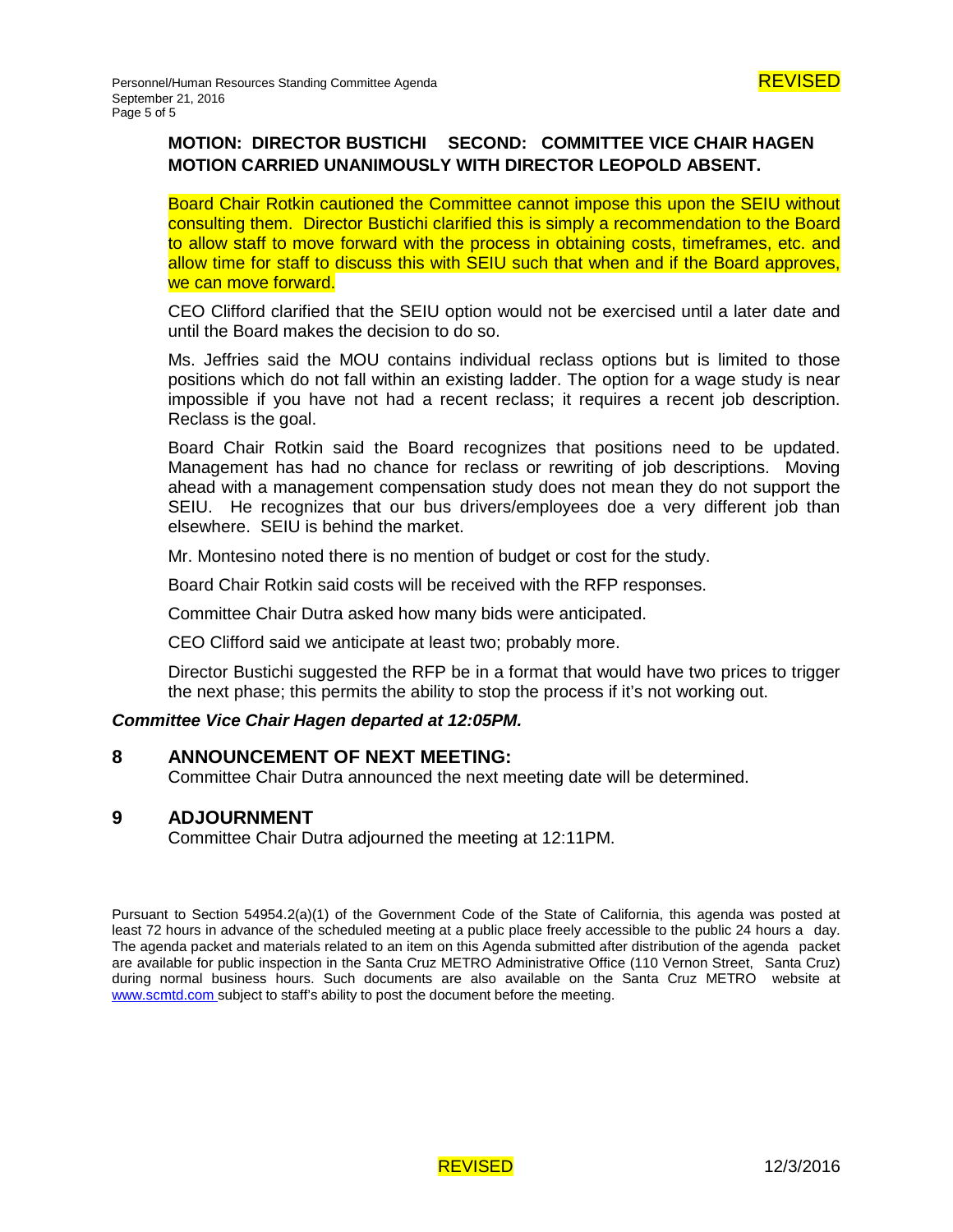|                                                           |                                    |                         |                               |                                                            |                                         |                                    |                              |                                        |                        |                                |                                                      |                              |                                      |                                      |                                           |                                                                   | <b>Attachment</b> |                                    |                                      |                            |                                        |                              |                                       |
|-----------------------------------------------------------|------------------------------------|-------------------------|-------------------------------|------------------------------------------------------------|-----------------------------------------|------------------------------------|------------------------------|----------------------------------------|------------------------|--------------------------------|------------------------------------------------------|------------------------------|--------------------------------------|--------------------------------------|-------------------------------------------|-------------------------------------------------------------------|-------------------|------------------------------------|--------------------------------------|----------------------------|----------------------------------------|------------------------------|---------------------------------------|
|                                                           |                                    | Remarks                 |                               | Reservationist moved from UTU to SEIU and converted to CSR | CSR position description and pay change | Position description change only   |                              | Pay change only<br>Pay change only     | Pay change only        |                                | Union and METRO agreed a wage survey was unnecessary |                              | Position description and pay created | Position description and pay created | Position description and pay created      | Position description created and use of FM Mechanic III pay scale |                   |                                    | Position description and pay created |                            | Position moved to Management Comp Plan |                              | Position description change only      |
|                                                           |                                    | % Change<br>Step 6      |                               | 14.16%                                                     | 0.86%                                   | 0.00%                              |                              | 7.23%<br>7.27%                         | 5.14%                  |                                | 0.00%                                                |                              | 0.00%                                | 0.00%                                | 0.00%                                     | 0.00%                                                             |                   |                                    | 0.00%                                |                            | 0%                                     |                              | 0.00%                                 |
|                                                           |                                    | Recommended<br>Pay      |                               | \$18.38 - \$23.38                                          | $$18.38 - $23.38$                       | $\frac{4}{2}$                      |                              | $$29.05 - $37.08$<br>\$30.50 - \$38.91 | \$35.08 - \$44.76      |                                | $\frac{4}{2}$                                        |                              | $$32.53 - $41.49$                    | \$37.64 - \$48.06                    | $$29.17 - $37.88$                         | $$26.05 - $33.25$                                                 |                   |                                    | \$27.25 - \$34.80                    |                            | $\frac{4}{\sqrt{2}}$                   |                              | N/A                                   |
|                                                           |                                    | Old pay                 |                               | \$13.58 - \$20.07                                          | $$18.18 - $23.18$                       | $\leq$                             |                              | $$26.91 - $34.40$<br>\$28.23 - \$36.08 | $-542.56$<br>\$33.37   |                                | ⋚                                                    |                              | N/A                                  | $\frac{4}{2}$                        | $\frac{4}{2}$                             | $\frac{4}{2}$                                                     |                   |                                    | ⋚                                    |                            | $-538.52$<br>\$30.17                   |                              | N/A                                   |
|                                                           |                                    | New Position Title      |                               | Customer Service Representative (CSR)                      | Customer Service Representative (CSR)   | Customer Service Coordinator (CSC) |                              | $\overline{N}$<br>ИM<br>К              | $\frac{4}{2}$          |                                | Schedule Analyst                                     |                              | Safety Specialist                    | Senior Safety Specialist             | Assistant Safety and Training Coordinator | Electronic Technician                                             |                   |                                    | Human Resources Generalist           |                            | None                                   |                              | Payroll Accounting Support Specialist |
| on Study, Reclassification, or Comp Study (Salary Survey) |                                    | Original Position Title |                               | Reservationist                                             | Customer Service Representative (CSR)   | Customer Service Coordinator (CSC) |                              | Accountant I<br>Accountant I           | Supervising Accountant |                                | Schedule Analyst                                     |                              | None                                 | None                                 | None                                      | None                                                              |                   |                                    | None                                 |                            | Administrative Coordinator             |                              | Senior Accounting Technician          |
| Classificati                                              | -December 2015<br><b>June 2011</b> | Request<br>Type of      | 06/24/16)<br>June 2015 (BOD - | Classification and Comp Study                              | Classification and Comp Study           | Classification and Comp Study      | December 2014 (BOD 11/13/15) | Comp Study<br>Comp Study               | Comp Study             | December 2014 (BOD - 08/14/15) | Classification Study                                 | 2/13/15)<br>May 2014 (BOD 0) | Classification and Comp Study        | Classification and Comp Study        | Classification and Comp Study             | Classification and Comp Study                                     |                   | D - 11/14/14)<br>October 2014 (BOI | Classification and Comp Study        | August 2014 (BOD 08/22/14) | Classification Study                   | December 2011 (BOD 06/24/11) | Classification and Comp Study         |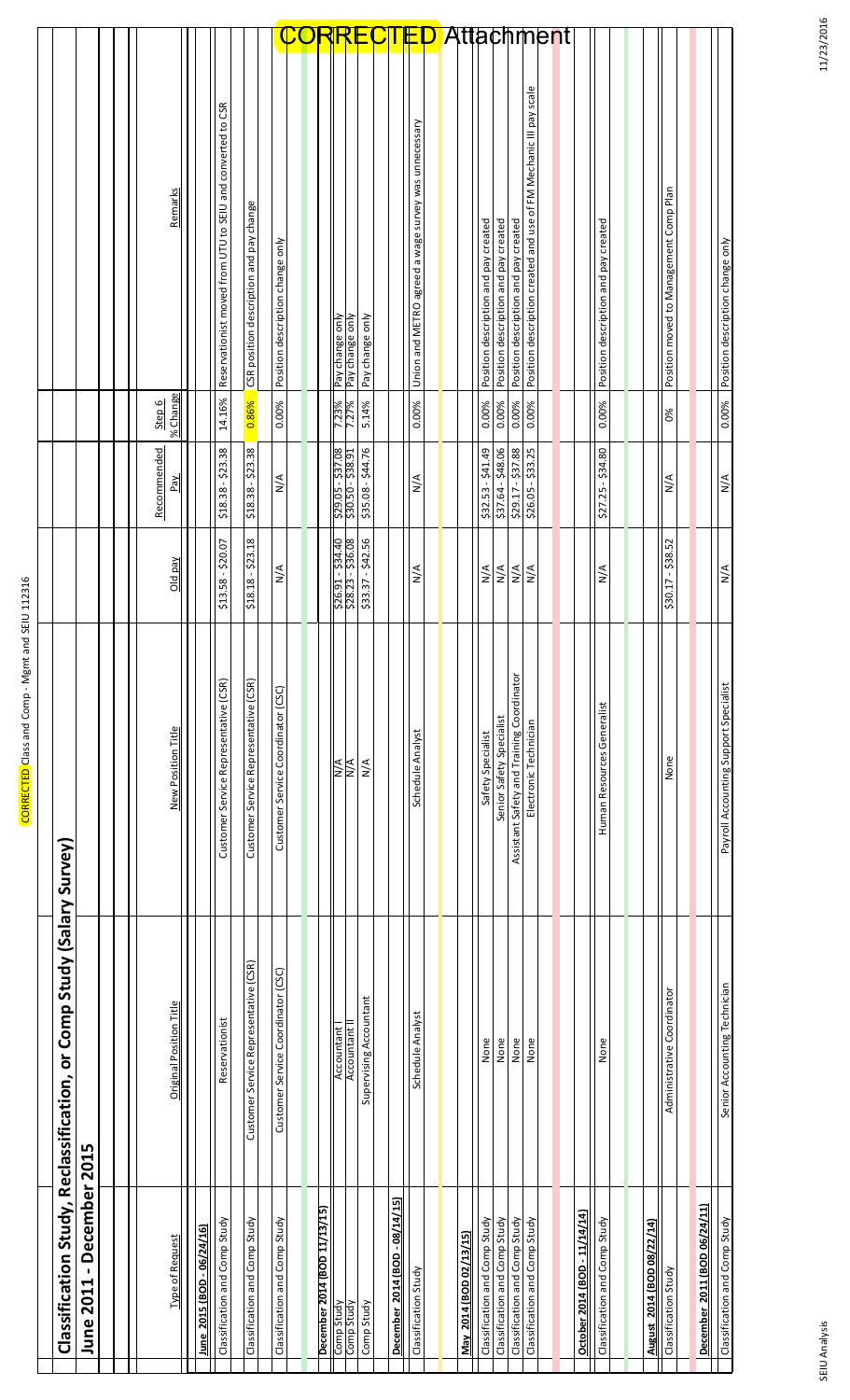| Ì<br>j<br>l<br>j<br>١<br>l<br>l                                                                                                    |
|------------------------------------------------------------------------------------------------------------------------------------|
| i                                                                                                                                  |
|                                                                                                                                    |
|                                                                                                                                    |
|                                                                                                                                    |
|                                                                                                                                    |
|                                                                                                                                    |
|                                                                                                                                    |
|                                                                                                                                    |
|                                                                                                                                    |
|                                                                                                                                    |
|                                                                                                                                    |
|                                                                                                                                    |
|                                                                                                                                    |
|                                                                                                                                    |
|                                                                                                                                    |
|                                                                                                                                    |
|                                                                                                                                    |
|                                                                                                                                    |
|                                                                                                                                    |
|                                                                                                                                    |
|                                                                                                                                    |
|                                                                                                                                    |
|                                                                                                                                    |
|                                                                                                                                    |
|                                                                                                                                    |
|                                                                                                                                    |
|                                                                                                                                    |
|                                                                                                                                    |
|                                                                                                                                    |
|                                                                                                                                    |
|                                                                                                                                    |
|                                                                                                                                    |
|                                                                                                                                    |
|                                                                                                                                    |
|                                                                                                                                    |
| )<br>5<br>5<br>5<br>5<br>5<br>5<br>5<br>5<br>5<br>5<br>5<br>5<br>5<br>5<br>5<br><br>í<br>$\overline{\phantom{a}}$<br>I<br>֡֡֡֡֡֡֡֡ |
| -<br>-<br>-<br>-<br>$\frac{1}{2}$                                                                                                  |

| Í<br>J<br>ī    |
|----------------|
| ׇ֚֡֡           |
|                |
| l<br>I         |
| ֚֘֝            |
|                |
|                |
| D              |
| ı              |
| \$             |
| Ş<br>í<br>֚֘֝  |
|                |
| ۱              |
|                |
| ؟<br>٥         |
| $\overline{a}$ |
| Ï              |
| l<br>i<br>l    |
| ۱              |
| l<br>Ì         |
| í              |
| i<br>l         |
|                |
|                |

| Classificatio                                                  | n Study, Reclassification, or Comp Study (Salary Survey) |                                               |                             |                             |                    |                                                                      |            |
|----------------------------------------------------------------|----------------------------------------------------------|-----------------------------------------------|-----------------------------|-----------------------------|--------------------|----------------------------------------------------------------------|------------|
| December 2015<br>$\blacksquare$<br><b>June 2011</b>            |                                                          |                                               |                             |                             |                    |                                                                      |            |
| <b>Type of Request</b>                                         | Original Position Title                                  | New Position Title                            | Old pay                     | Recommended<br>Pay          | % Change<br>Step 6 | Remarks                                                              |            |
|                                                                |                                                          |                                               |                             |                             |                    |                                                                      |            |
| 109/12<br>2012 (BOD 11<br>June                                 |                                                          |                                               |                             |                             |                    |                                                                      |            |
| Classification and Comp Study                                  | none                                                     | Sr. Financial Analyst                         | N/A                         | \$31.07 - \$39.66           | 0.00%              | Position description and pay created                                 |            |
| Classification and Comp Study                                  | Financial Analyst                                        | Financial Analyst                             | $\sum_{i=1}^{n}$            | $\frac{4}{2}$               | 0.00%              | Position description change only                                     |            |
|                                                                |                                                          |                                               |                             |                             |                    |                                                                      |            |
| December 2010 (BOD - 09/09/11)                                 |                                                          |                                               |                             |                             |                    |                                                                      |            |
| Classification and Comp Study                                  | Benefits Coordinator                                     | Benefits Administrator                        | $$21.56 - $27.53$           | \$22.60 - \$28.86           | 4.61%              | Position description and pay change                                  |            |
|                                                                |                                                          |                                               |                             |                             |                    |                                                                      |            |
| April 2009 (BOD - 02/26/10)                                    |                                                          |                                               |                             |                             |                    |                                                                      |            |
| Classification and Comp Study                                  | Transportation Planning Supervisor                       | Transportation Planning Supervisor            | $$29.17 - $37.23$           | \$30.05 - \$38.35           | 2.92%              | Position description and pay change                                  |            |
| Classification and Comp Study                                  | Sr. Transportation Planner                               | Sr. Transportation Planner                    | $$27.78 - $35.46$           | \$28.61 - \$36.52           | 2.90%              | Position description and pay change                                  |            |
| Classification and Comp Study                                  | Transportation Planner                                   | <b>Transportation Planner</b>                 | \$26.46 - \$33.77           | $$27.25 - $34.78$           | 2.90%              | Position description and pay change                                  |            |
| Classification and Comp Study                                  | Jr. Transportation Planner                               | Jr. Transportation Planner                    | $$20.79 - $26.53$           | $$21.41 - $27.33$           | 2.93%              | Position description and pay change                                  |            |
| Classification and Comp Study                                  | Transportation Planning Aide                             | Transportation Planning Aide                  | $$19.80 - $25.27$           | $$20.39 - $26.03$           | 2.92%              | Position description and pay change                                  |            |
|                                                                |                                                          |                                               |                             |                             |                    |                                                                      |            |
| December 2009 (BOD - 08/13/10)                                 |                                                          |                                               |                             |                             |                    |                                                                      | Attachment |
| Classification and Comp Study                                  | Mechanic I                                               | Mechanic I                                    | $\frac{4}{2}$               | $\frac{4}{2}$               | 0.00%              | Position description change only                                     |            |
| Classification and Comp Study                                  | Mechanic II                                              | Mechanic II                                   | $\frac{4}{2}$               | $\frac{4}{2}$               | 0.00%              | Position description change only                                     |            |
| Classification and Comp Study                                  | Mechanic III                                             | Mechanic III                                  | N/A                         | $\frac{4}{2}$               | 0.00%              | Position description change only                                     |            |
| Classification and Comp Study<br>Classification and Comp Study | Fleet Maintenance Supervisor<br>Lead Mechanic            | Fleet Maintenance Supervisor<br>Lead Mechanic | $\frac{4}{\sqrt{2}}$<br>N/A | $\frac{4}{\sqrt{2}}$<br>N/A | 0.00%<br>0.00%     | Position description change only<br>Position description change only |            |
|                                                                |                                                          |                                               |                             |                             |                    |                                                                      |            |
|                                                                |                                                          |                                               |                             |                             |                    |                                                                      |            |
| <u> June 2008 (BOD - 02/27/09)</u>                             |                                                          |                                               |                             |                             |                    |                                                                      |            |
| Classification and Comp Study                                  | Sr Accounting Technician                                 | Purchasing Assistant                          | $\frac{4}{2}$               | $\frac{4}{2}$               | 0.00%              | Position description change only                                     |            |
|                                                                |                                                          |                                               |                             |                             |                    |                                                                      |            |
| <u>March 2008 (BOD - 03/14/08)</u>                             |                                                          |                                               |                             |                             |                    |                                                                      |            |
| Classification Study                                           | Payroll Specialist                                       | Payroll Specialist                            | $\frac{4}{\sqrt{2}}$        | $\frac{4}{2}$               | 0.00%              | Position description change only                                     |            |
|                                                                |                                                          |                                               |                             |                             |                    |                                                                      |            |
| 2007 (BOD - 11/21/08)<br><b>December</b>                       |                                                          |                                               |                             |                             |                    |                                                                      |            |
| Classification and Comp Study                                  | Safety and Training Coordinator                          | Safety and Training Coordinator               | $$25.12 - $32.05$           | 226.88 - \$34.30            | 6.56%              | Position description and pay change                                  |            |